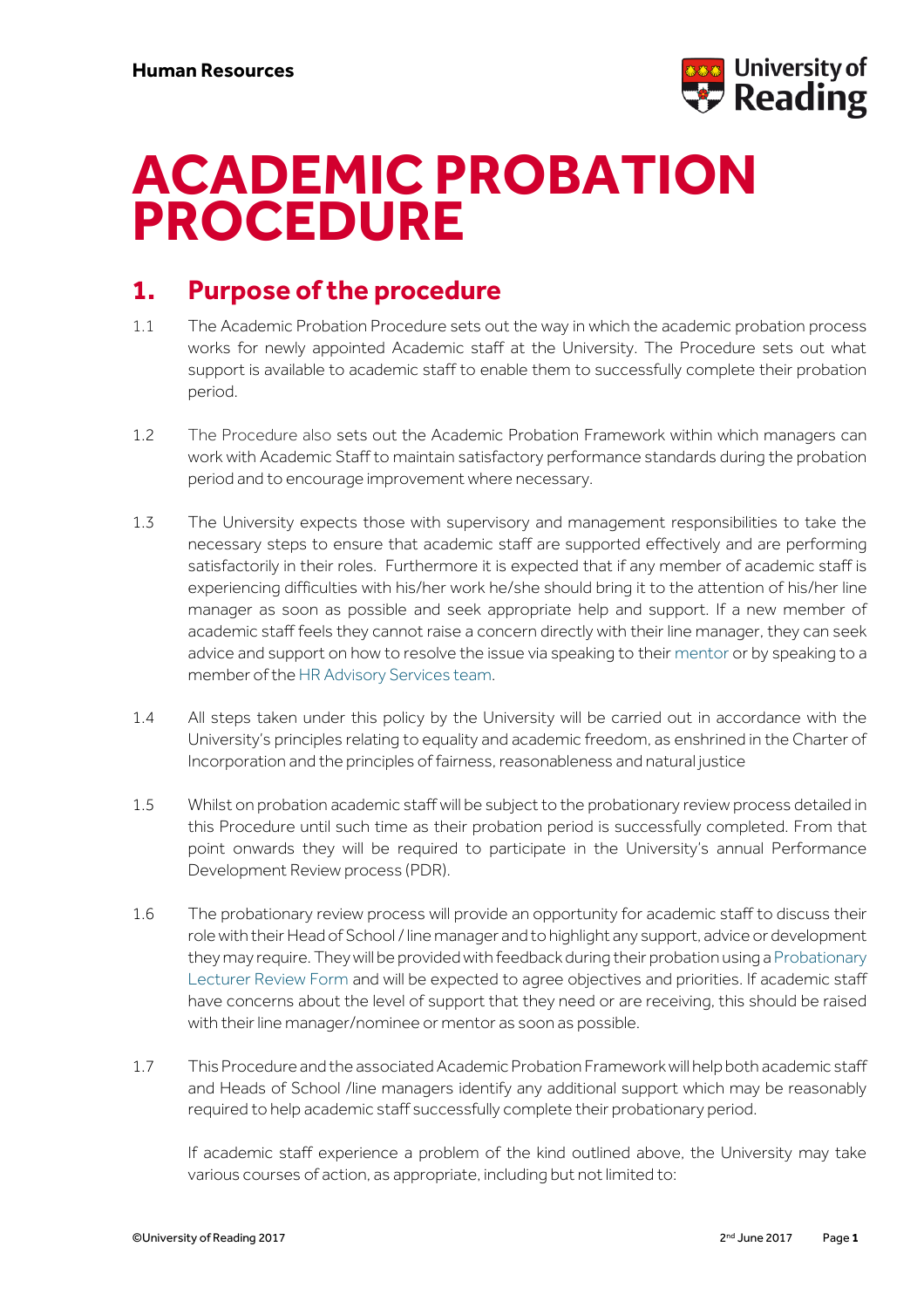- (a) Informal support
- (b) Greater supervisory assistance
- (c) Reviewing workload and targets
- (d) Additional training
- (e) Periodic performance reviews
- 1.8 This procedure has been implemented following consultation with the University and College Union (UCU).
- 1.9 This procedure does not form part of any employee's contract of employment and it may be amended at any time. Amendments will be subject to consultation and negotiation with the University and College Union and the review and approval of the University Executive Board (UEB). Minor amendments or those necessitated by a change in the law will not be subject to this process. This procedure, including any time limits, may be varied as appropriate and reasonable in any case.

#### **2. Disabilities**

- 2.1 The University is committed to complying with its obligations under the Equality Act 2010. If you are disabled within the meaning of the Equality Act 2010, reasonable adjustments will be considered and made as appropriate.
- 2.2 In applying this procedure, consideration will be given that conduct and/or capability concerns may be related to a disability and, if so, whether there are reasonable adjustments that could be made to your working arrangements, including changing your duties or providing additional equipment or training.
- 2.3 In appropriate cases, we may consider making further adjustments to this procedure to accommodate disability and ill-health. Such adjustments may include extending time limits, permitting you additional support in meetings or arranging meetings away from the campus.
- 2.4 You are encouraged to contact your line manager or a member of the HR Advisory Services Team to discuss or inform us of any medical condition you consider relevant. Such information will be treated sensitively and confidentially by those who need to know it.

### **3. Confidentiality**

- 3.1 It is the University's aim is to deal with concerns in relation to performance and development sensitively and with due respect for the privacy of any individuals involved. All parties must treat as confidential any information communicated to them in connection with a matter which is subject to this procedure, subject to the need to seek appropriate advice and guidance.
- 3.2 It is not the University's normal procedure for any meetings to be tape recorded by either party unless there are exceptional reasons why this should be considered. However, from time to time there may be a request to tape record a hearing. The decision to do sowill be taken by the person chairing the meeting in consultation with HR and in advance of the meeting. A recording may be made only where all parties agree to the use of tape recording. Minutes will be prepared of formal meetings and a copy of those minutes will be provided to the employee attending the meeting.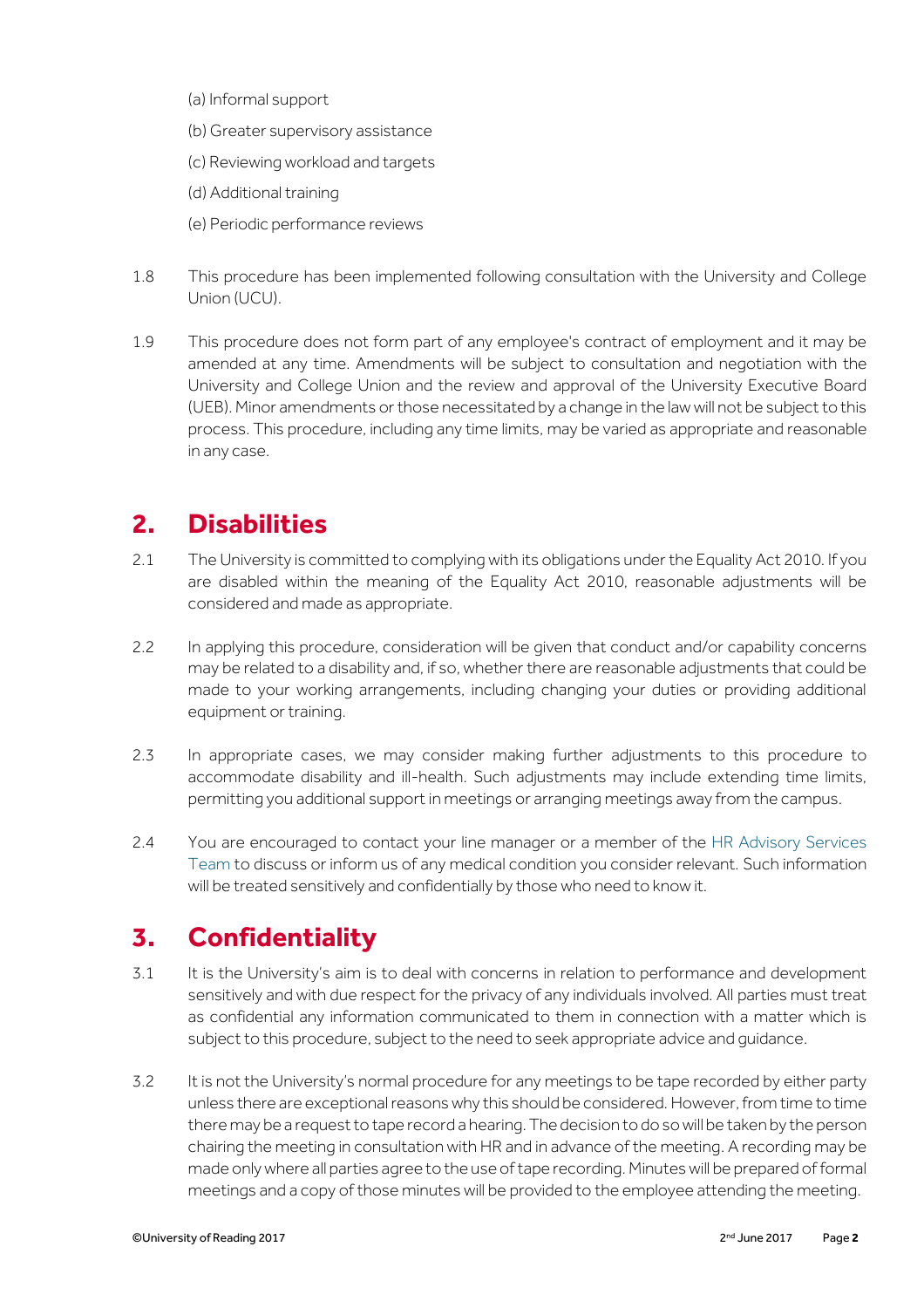## **4. Procedure and Guidelines**

- 4.1 Upon commencement of employment with the University, and by no later than 6 weeks of your start date, your line manager should arrange to meet with you to discuss and agree your probationary objectives which are normally to be achieved over the duration of the three year probationary period. These objectives should be aligned to the Academic Probation Framework and your Department / School requirements.
- 4.2 Objectives should be aligned to the contract classification as outlined in the table below. You are required to demonstrate your success against all of the Academic Probation Framework references for your contract classification.

| Contract classification | Academic               | Probation |
|-------------------------|------------------------|-----------|
|                         | Framework reference    |           |
| T&R                     | C1, C2, C3,            |           |
|                         | T1, T2,                |           |
|                         | R1, R2, R3             |           |
|                         | C1, C2, C3,            |           |
|                         | T1, T2, T3, T4, T5     |           |
|                         | C1, C2, C3,            |           |
|                         | R1, R2, R3, R4, R5, R6 |           |

- 4.3 At the probation commencement meeting you will also be assigned a mentor whose role will be to provide additional support and advice to you throughout your probationary period.
- 4.4 Your mentor will signpost you to the training and development opportunities you can access at the University and which you can review by looking at the People Development and Centre for Quality Support & Development (CQSD) webpages. They will also meet with you on a regular basis. The frequency/length/location of meetings should be agreed between you and your mentor with the expectation that these would be at a minimum bi-monthly, so that you can discuss any potential queries with them and seek their advice/views as required. Please refer to Academic Staff Mentoring guidelines for further details of the role of the mentor and how they can support you in your probationary period.
- 4.5 You and your line manager should meet on a regular basis throughout your probation period, a minimum of once every 6 months. The purpose of the probationary review meetings are to review your progress against your objectives, review and revise objectives as necessary and discuss any other probation matters. You and your line manager have joint responsibility to schedule and attend these meetings. A note of any such informal discussions may be kept.
- 4.6 From time to time you may have concerns or questions about your probationary period. In such instances you should arrange to meet with your line manager as soon as practicable as opposed to waiting for the next probation review meeting. Line managers should also address concerns in a reasonable timeframe to enable relevant support to be put in place in a timely manner.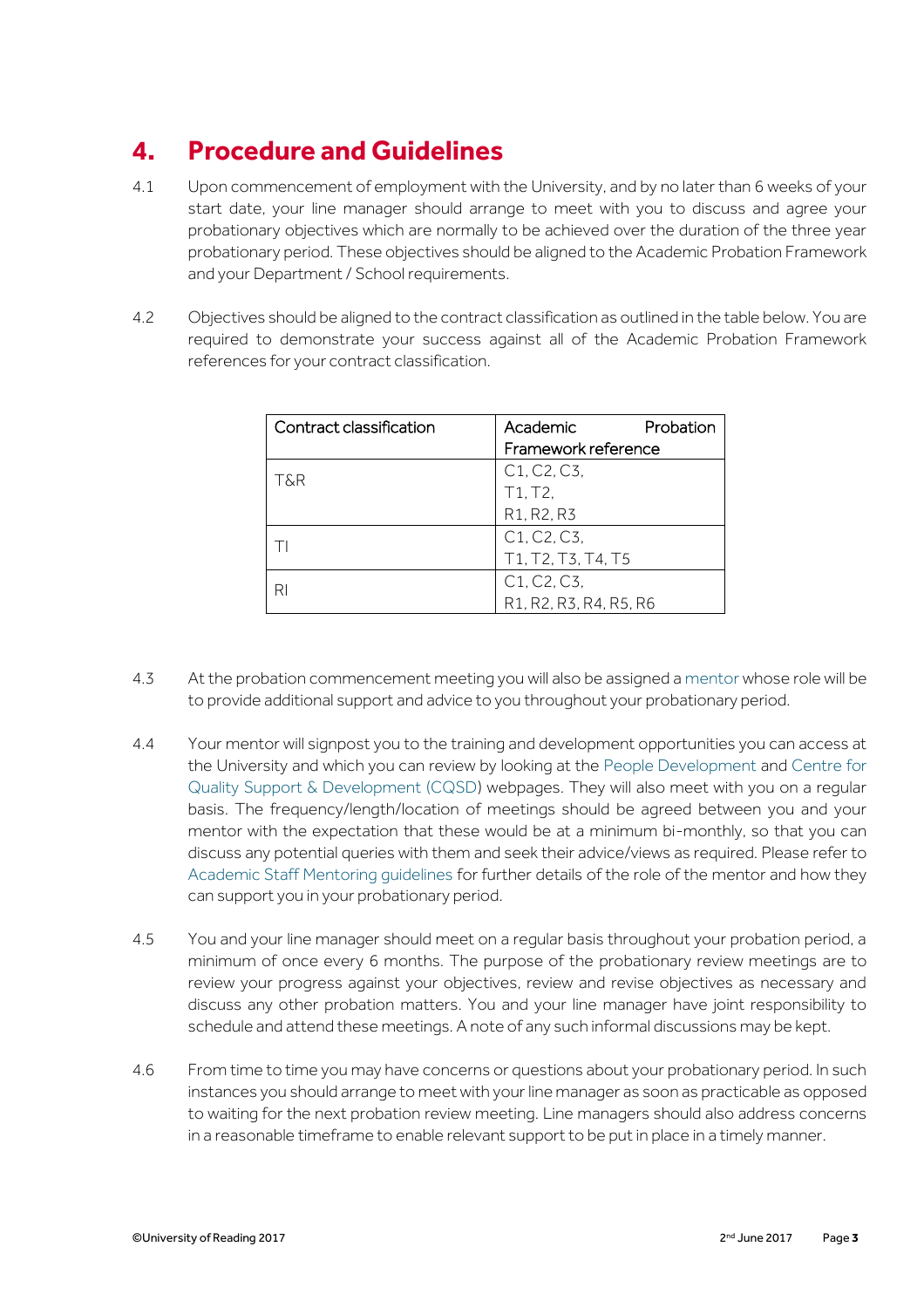- 4.7 If your line manager identifies any concerns in relation to your work performance during your probationary period he/she will offer support and advice over a reasonable timeframe to try to help you to improve and address these concerns. Please see section 5.
- 4.8 You and your line manager are required to complete and keep up to date the Probationary Lecturer Review Form to outline the objectives set at the start of your employment and to note on-going progress against these.
- 4.9 The Probationary Lecturer Review Form will be submitted for review to the Academic Probation Review Sub-Committee at a mid-probation (18 months' service) and at the end of your probation period (3 years' service). Your Probationary Lecturer Review Form will be submitted to the relevant Committee that falls in advance of these anniversary dates.
- 4.10 Employees who are absent for prolonged period(s) of time e.g. maternity / shared parental / adoption leave etc. will normally have their probationary period extended for the period of time of the absence.
- 4.11 The Probationary Lecturer Review Form should include details of any substantial informal or formal concerns which have been raised during your probationary period and details of what interventions have been put in place to address these concerns (i.e. support, advice provided) and an update as to progress made.
- 4.12 The Academic Probation Review Sub-Committee will review all Probationary Lecturer Review Forms at mid-probation and at the end of the probationary period.
- 4.13 At the mid-probation point, the Committee will review the information provided in the Probationary Lecturer Review Form to assess the individuals' progress against their probationary objectives. Normally the Committee will provide feedback, as appropriate, and the probation period will continue to the full 3 years. In exceptional circumstances, for experienced Lecturers, the Committee have the discretion to confirm successful completion of probation at this stage if the evidence provided merits it.
- 4.14 At the mid-probation point, should the Academic Probation Review Sub-Committee have performance concerns about a probationary Lecturer and there is evidence that informal interventions have taken place but have not enabled the required improvement, they will recommend the Head of School considers instigation of the formal process as outlined in section 6.
- 4.15 At the end of the probationary period the Academic Probation Review Sub-Committee will review all Probationary Lecturer Review Forms for a final time to assess completion of probationary objectives. It is expected that you will have met all of your objectives at this time. Where all objectives have been satisfactorily met the Committee will normally recommend to confirm successful completion of your probation. In exceptional circumstances, where it is evident through informal or formal interventions (as outlined in sections 5 and 6 of this procedure), your performance continues to fail to meet the required standard, and / or if objectives have not been met, the Academic Probation Review Sub-Committee may recommend commencement of the formal review process, or if already exhausted, termination of employment. Please refer to section 6.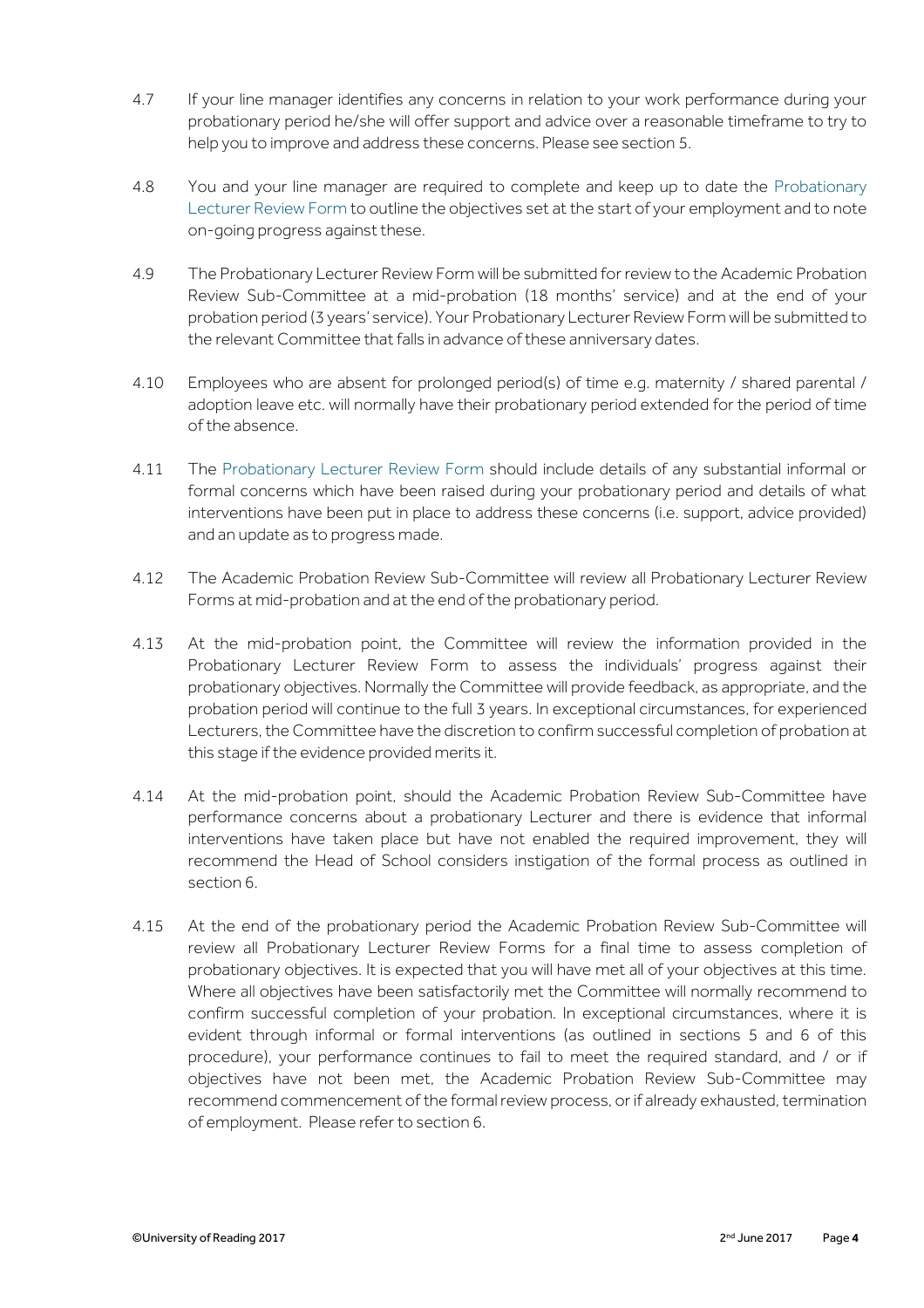4.16 Where a Head of School/line manager or the Academic Probation Review Sub-Committee have concerns which relate to your conduct or capability due to ill health then the process outlined in the Disciplinary Procedure and Ill Health Procedure.

#### **5. Performance Concerns**

- 5.1 Where any performance concerns are identified during the probationary period the University is committed to try address these informally in the first instance so that the appropriate support, training and guidance is offered to you.
- 5.2 If, however, it becomes apparent within the first 6 months of your employment that there are concerns in relation to your ability to perform your role effectively, the University reserves the right to terminate your contract in accordance with the statutory dismissal procedures in accordance with your terms and conditions of employment.
- 5.3 If 5 .2 does not apply but later in the probationary period it becomes apparent that you are not on track to meet your probationary objectives in the timeframes agreed, your line manager may instigate closer informal monitoring and support and more regular review meetings.
- 5.4 The aim of the discussions will be to help:
	- (a) establish the likely causes of why you may not be on track to meet your probationary objectives and identify any support required and/or training or development needs
	- (b) identify areas of concern you may have with achieving your probationary objectives and/or how you are finding working life at the University;
	- (c) clarify the required performance improvements; with reference to the Academic Probation Framework and your individual probationary objectives
	- (d) identify a time-scale for review and how your progress may be monitored going forward to enable you to be provided with feedback in a timely manner

If, after a reasonable period of time (this is normally expected to be not earlier than mid-probation review), improvements are not achieved then your line manager may instigate a formal review process. For clarity, the formal procedure should be used for more serious cases, or in any case where an earlier informal discussion and support has not resulted in a satisfactory improvement.

#### **6. Formal Performance Concerns**

6.1 If, after an unsuccessful informal review period, or where there are cases of more serious concern a formal review process will be instigated, this would not normally be until midprobationary review, after 18 months. Your line manager will seek advice from an HR Partner / HR Advisor.

#### Stage 1 – Formal hearing

- 6.2 You will be invited to attend a performance management hearing, in writing. You will be given reasonable written notice, which will usually be no less than 10 working days, of the date, time and place of any formal hearing and who will be attending it. The invite will also outline the concerns about your performance and the potential outcomes of the hearing. You will additionally receive a copy of any relevant documents which will be used at the performance management hearing.
- 6.3 The hearing will be held as soon as reasonably practicable.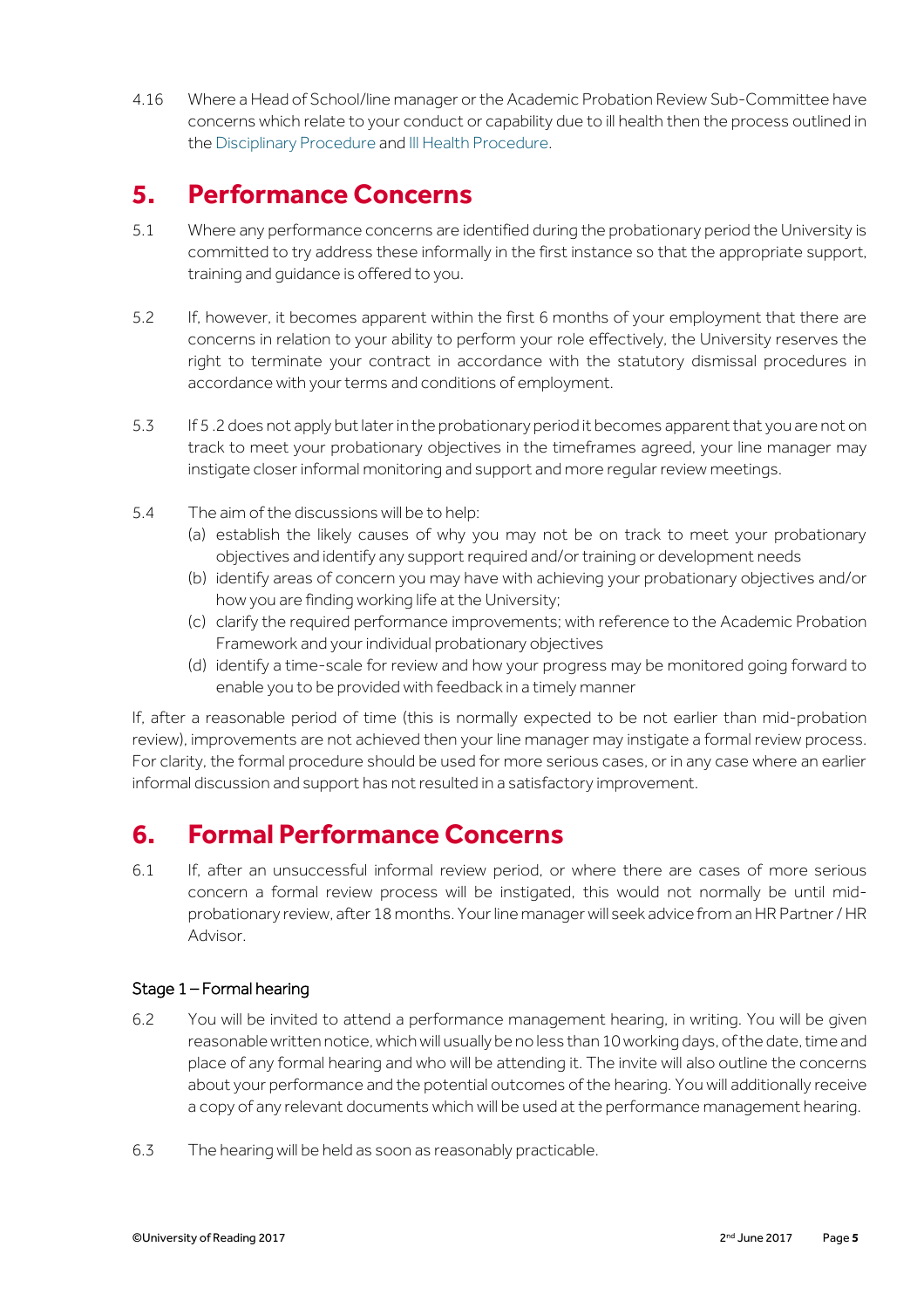- 6.4 You must make every effort to attend any formal hearing, If you fail to attend without good reason, or are persistently unable to do so (for example for health reasons), the University may have to take a decision based on the available evidence. You will be informed of this in writing.
- 6.5 The performance hearing will usually involve:

(a) Setting out the required standards that it is suggested you may have failed to meet, and going through any relevant evidence that has been gathered. You will have the opportunity to ask questions of clarification concerning the process and findings of the investigation.

(b) Allowing you to ask questions, present evidence, respond to evidence and make representations.

(c) Establishing the likely causes of poor performance including any reasons why any measures taken so far have not led to the required improvement.

(d) Identifying whether there are further measures, such as additional training or supervision, which may improve performance.

(e) Where appropriate, discussing targets for improvement and a time-scale for review.

- 6.6 The Manager/Panel may adjourn the performance management hearing if it is determined that any further investigation is required. You will be given a reasonable opportunity to consider any new information obtained before the hearing is reconvened.
- 6.7 You will be informed in writing of the decision and the reasons for it, usually within 10 working days of the performance hearing; the letter will include reference to the outcome and where appropriate, any actions, support, and timescales for improvement, the sanction, the right of appeal and to whom any appeal should be made.
- 6.8 An outcome of a stage 1 performance management hearing could include a stage 1 final written warning. Written warnings will set out:
	- (a) the areas in which you have not met the required performance standards;
	- (b) targets for improvement;
	- (c) any measures, such as additional training or supervision, which will be taken with a view to improving performance;
	- (d) a period for review; and
	- (e) the consequences of failing to improve within the review period, or of further unsatisfactory performance.
- 6.9 At the end of the review period you will be advised by your line manager / performance reviewer whether:
	- (a) your performance has improved to a satisfactory standard and no further action will be taken;
	- (b) your performance has not improved to a satisfactory standard and, that the matter may be progressed to a Stage 2 performance management hearing; or there has been a substantial but insufficient improvement in your performance, resulting in an extended review period.
- 6.10 Following the formal review period, if you have not reached the required standards of performance during your probation, despite efforts to address this, the procedure will escalate to Stage 2.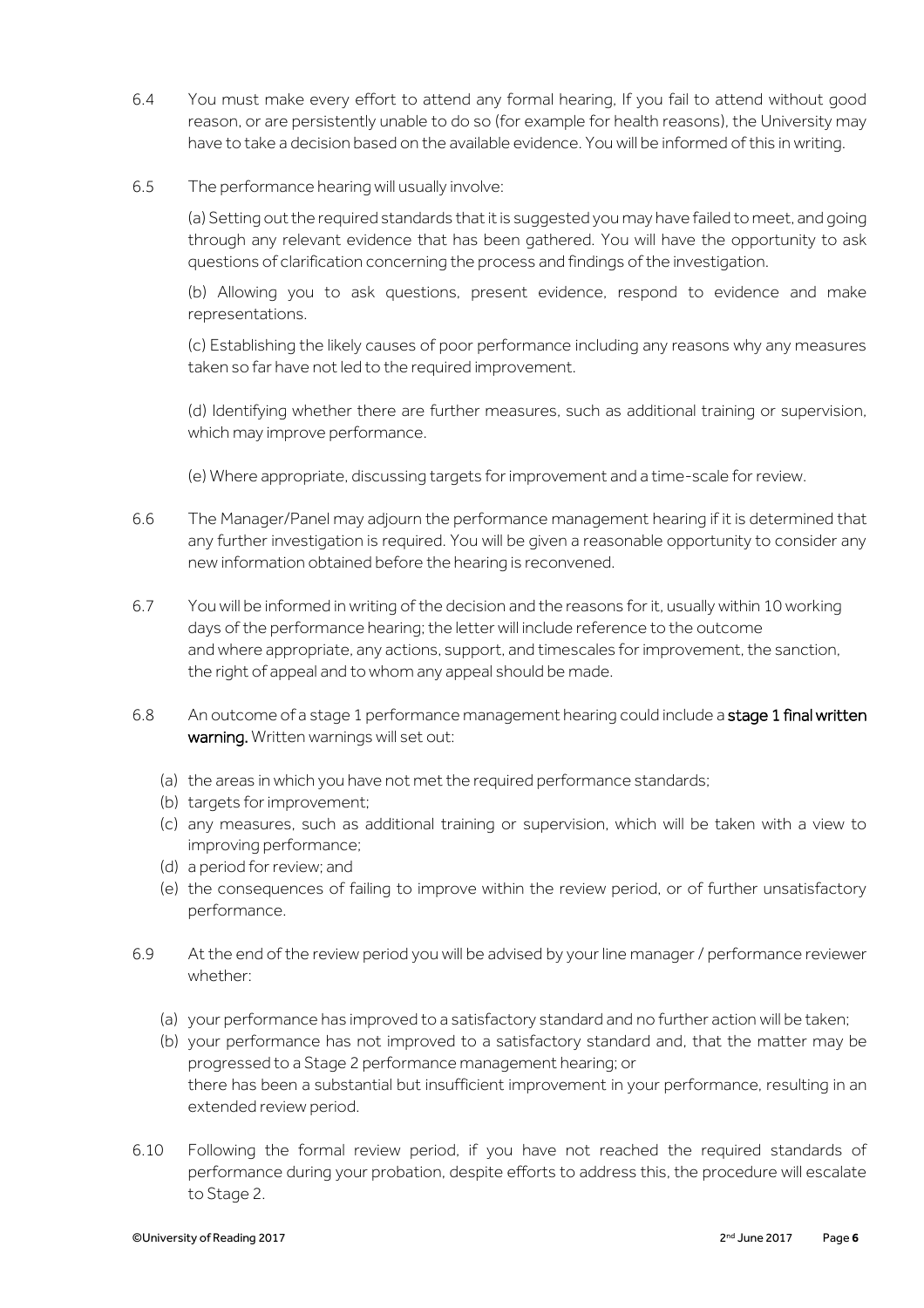6.11 In exceptional circumstances, if there is a clear decline in your performance, your line manager / reviewer may decide to move to the next stage (stage 2) before the expiry of the review period.

#### Stage 2 – formal performance management hearing

- 6.12 Paragraphs 6.2 6.7 above will be followed as per Stage 1 formal performance management hearing.
- 6.13 A Stage 2 hearing would not normally occur until the end of your 3 year probationary period. However, the University reserves the right to hold such a meeting at an earlier stage in your probationary period if your performance is falling well beneath the standard expected. It is envisaged that this would be invoked only in exceptional circumstances.
- 6.14 Following the Stage 2 hearing, if it is determined that your performance is unsatisfactory your probation will not be confirmed and as a consequence you will be dismissed.
- 6.15 Dismissal will normally be with full notice or payment in lieu of notice, unless your performance has been so negligent as to amount to gross misconduct, in which case we may dismiss you without notice or any pay in lieu of notice.

|                | <b>MEETING</b><br>MANAGEMENT<br>FINAL,<br>BE.<br>A<br><b>WARNING</b> | STAGE 1 PERFORMANCE STAGE 2 PERFORMANCE<br>MANAGEMENT<br><b>MEETING</b><br>WHERE THE SANCTION MAY  WHERE THE SANCTION MAY BE<br>WRITTEN DISMISSAL |
|----------------|----------------------------------------------------------------------|---------------------------------------------------------------------------------------------------------------------------------------------------|
| Academic Staff | Head of School plus support<br>from an HR representative             | Head of School and another<br>plus<br>appropriate<br>manager<br><b>HR</b><br>from an<br>support<br>representative                                 |

#### **7. Right to be accompanied at hearings**

- 7.1 You may bring a companion to any performance management hearing or appeal hearing under this procedure. Your companion may be either a trade union representative or a colleague. You must tell the Manager conducting the hearing who your chosen companion is, in good time before the hearing, which will normally be five working days before the hearing.
- 7.2 A companion is allowed reasonable time off from duties without loss of pay but no-one is obliged to act as a companion if they do not wish to do so.
- 7.3 If your companion is unavailable at the time a meeting is scheduled and will not be available for more than five working days afterwards, the University may ask you to choose someone else.
- 7.4 During a hearing your companion may make representations and ask questions but he or she cannot answer questions on your behalf. You may talk privately with your companion at any time during the meeting.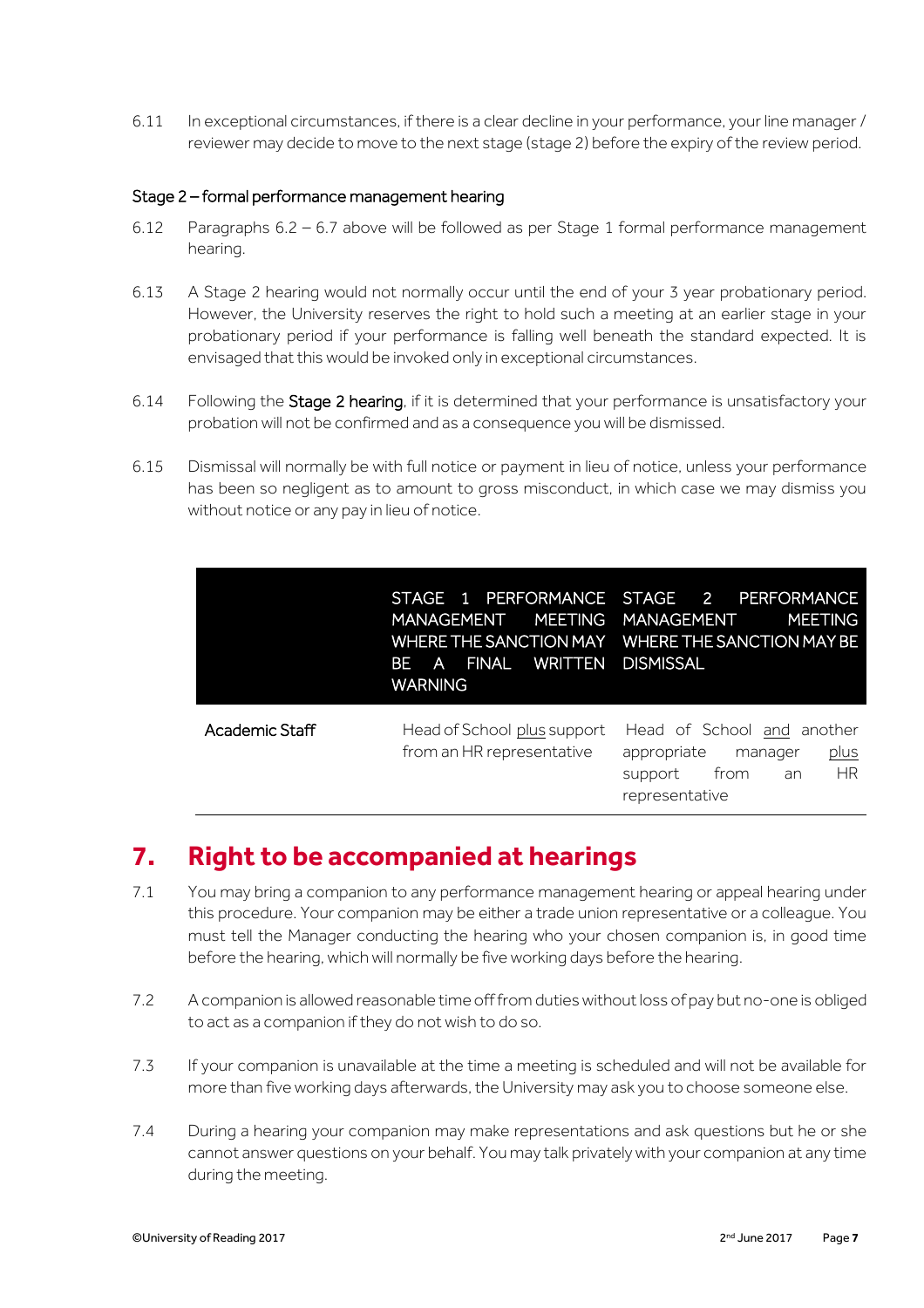#### **8. Appeals against action for unsatisfactory performance in probation**

- 8.1 If you feel that a decision about unsatisfactory performance under this procedure is wrong or unjust you should appeal in writing, stating your full grounds of appeal, to the Director of Human Resources within 10 working days of the date on which you were informed in writing of the reasons for the decision.
- 8.2 If you are appealing against dismissal, the date on which dismissal takes effect will not be delayed pending the outcome of the appeal. However, if your appeal is successful you will be reinstated with no loss of continuity or pay and, subject to any lesser sanction imposed, the overturned decision will not prejudice your current employment or future career prospects.
- 8.3 You will be given written notice of the date, time and place of the appeal hearing. This will normally be at least 10 working days after you receive the written notice.
- 8.4 The appeal hearing will be a review of the fairness of the original decision in the light of the procedure that was followed and any new information that may have come to light.
- 8.5 The appeal hearing will be chaired by an appropriate manager who is more senior than the manager who chaired the performance management hearing, in accordance with the following table, who has not been previously involved in the case:

|                | <b>AGAINST</b><br>APPEAL.<br><b>WRITTEN WARNING</b> | <b>FINAL APPEAL AGAINST DISMISSAL</b>                                                                                                                                                                                   |
|----------------|-----------------------------------------------------|-------------------------------------------------------------------------------------------------------------------------------------------------------------------------------------------------------------------------|
| Academic Staff | HR I<br>from<br>support<br>an<br>representative     | A Pro-Vice Chancellor plus A lay member of the University's<br>Council and the Vice Chancellor,<br>Deputy Vice Chancellor or a Pro<br>Vice Chancellor<br>(PVC)<br>plus<br>HR<br>from<br>support<br>an<br>representative |

- 8.6 You may bring a companion with you to the appeal hearing as set out at paragraph 7.1.
- 8.7 The University may adjourn the appeal hearing if Chair of the appeal hearing/Panel considers it needs to carry out any further investigations in the light of any new information. You will be given a reasonable opportunity to consider any new information obtained before the hearing is reconvened.
- 8.8 The outcome of the appeal hearing may be to:
	- (a) confirm the original decision;
	- (b) revoke the original decision; and/or